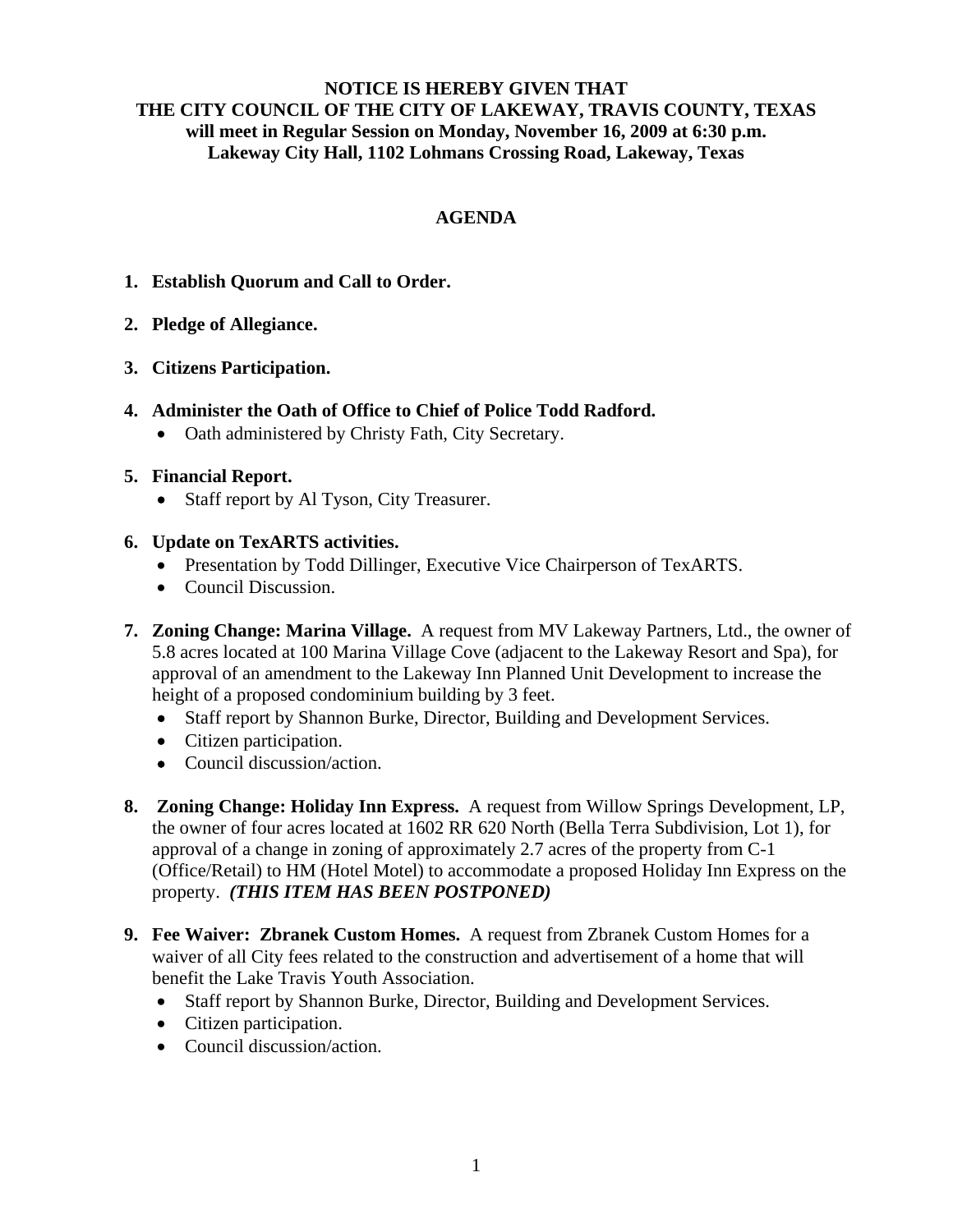# **10. Approve Ordinance 2009-11-16-02, Amending the Code of Ethics Ordinance No. 98-02- 16-1.**

- Staff report by Steve Jones, City Manager.
- Citizen participation.
- Council discussion/action.
- **11. Approve Resolution 2009-11-16-01, to pursue funding allocated through the Energy Efficiency and Conservation Block Grant (EECBG) program.**
	- Staff report by Chessie Blanchard, Deputy City Manager.
	- Citizen participation.
	- Council discussion/action.
- **12. Approve Resolution 2009-11-16-02, casting a vote in the election of a member of the Board of Directors of Travis Central Appraisal District.**
	- Staff report by Steve Jones, City Manager.
	- Citizen participation.
	- Council discussion/action.

**CONSENT AGENDA: All items may be approved by one Council vote. Members of the Council may pull items from the consent agenda for discussion.** 

**13. Approve Minutes:** Regular Council Meeting of October 19, 2009.

### **14. Resolution 2009-11-16-03, Appointments to Boards and Commissions:**

- Bill Rhue, Board of Ethics, Member.
- **15. Resolution 2009-11-16-04, Appointments to Boards and Commissions:**
	- Sue Ellen Knolle, Arts & Beautification Committee, Member.

### **16. Approve an employment agreement with Chief of Police Todd Radford.**

## **END CONSENT AGENDA**

**17. Adjourn.** 

**Signed this the 13th day of November 2009.** 

**David P. DeOme, Mayor** 

 **\_\_\_\_\_\_\_\_\_\_\_\_\_\_\_\_\_\_\_\_\_\_\_\_\_**